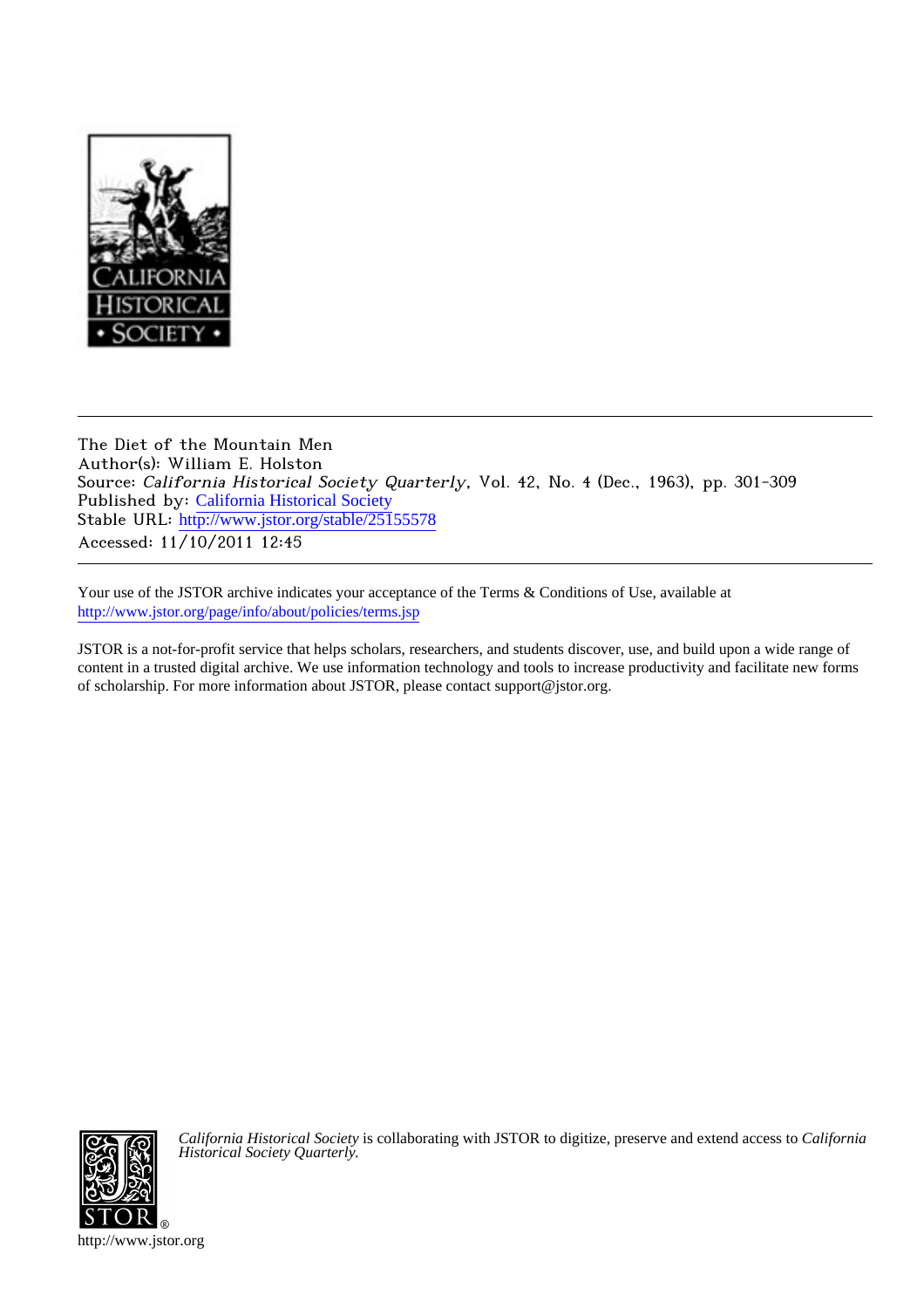

# **The Diet of the Mountain Men**

**By William E. Holston** 

**The American frontier, said Frederick Jackson Turner, was "the meeting place between savagery and civilization."1 This hypothesis can**  be demonstrated vividly through a study of those American fur trap**pers and traders who were known as the "mountain men." The average mountain man was an unwashed, unlettered, and unwanted individual. He divorced himself from civilization for most of the year, preferring the solitude of a placid beaver pond to the confines of an Eastern city. Unlike most Anglo-Americans, he was not adverse to marrying one or two Indian squaws. Similar to the Indian, he distinctly emphasized his words, gestured often, and understood sign language.2 The trapper's diet, in particular, mirrored the Indian way of life. Both the mountain men and Indians had to live off the land. Their diet was largely meat, especially the flesh of the bison. Elk was probably second in consump tion for most of the trappers.3 Less frequently, the mountain men ate deer, bear, antelope, horses, dogs, beaver, and other small game. When food was scarce, as often happened in this hunting and gathering sub sistence, the mountain men were reduced to** 

**eating the grease in the rifle stocks, fringes, and unnecessary parts of buckskin clothes, gun and ammunition bags, and every scrap of edible material, boiled up in an Assinaboin basket with hot stones, and finally were reduced to [eating] buds and twigs.4** 

**For lack of meat during the winter months, the Indians often were reduced to a starvation point. When meat became available, the Indians**  were prone to gorging. The mountain men, also living precariously of  $\mathbf{r}$ . the land, adopted this primitive trait of overinduigence when food w **obtainable. The mountain men often spent "this month luxuriating in** 

**William E. Holston, who received his A.B. and A.M. degrees from the Univer sity of Southern California, is currently both a teacher of United States history at Boyd High School in Long Beach and an instructor in California history at Compton College.**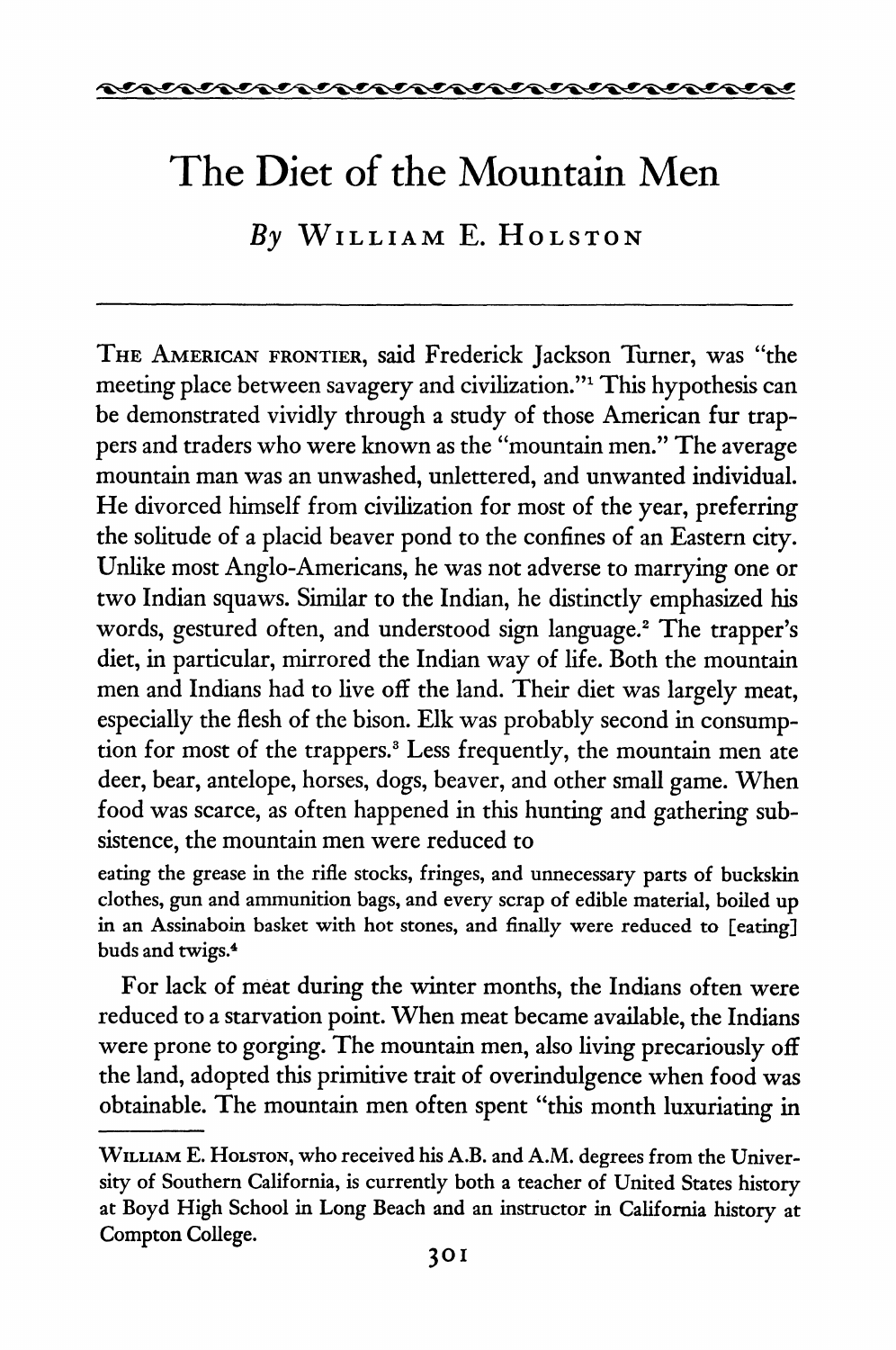**302 California Historical Society Quarterly** 

**the wealth of buffalo meat, and the next reduced to the very brink of starvation."5** 

**The major food of the mountain men was buffalo meat. Trappers claimed that fat buffalo meat was far superior to beef.6 Bison were usually butchered in the Indian manner.7 Turned on its belly, with the legs positioned on either side for support, the shaggy beast was opened down the spine. Peeling away the skin from both sides, the average**  white man would butcher a buffalo into about twenty pieces.<sup>8</sup> When **game was plentiful, however, only a few choice parts were taken, and the vast bulk of the meat was left to scavengers. The small and large humps were usually taken first. Overlying the hump, and extending along the backbone to the tail, were two broad, thick strips of fat called the depouilles.9 From just under the hide, the hunter took large sections of fat known as the "fleece." The fleece from a large bull might weigh as much as two hundred pounds.10 A hatchet or tomahawk was used to chop free the hump ribs. Various other cuts of meat taken were the shoulders, the fillets or muscle underlying the shoulders, the thighs, and rump. The tongue was removed by "ripping open the skin of the lower jawbone and pulling it out through the oriface [sic]."11 The heart and liver were added to the fare. A favorite appetizer was marrow from the leg bones. The bones were cracked and the marrow (about one pound to a bone) was extracted. Blood often was drained from the body cavity and saved. The testicles of a bull bison were cut from the body and were considered as choice pieces.12 If the animal was a pregnant cow, the raw legs of the unborn calf were cut from the fetus. The udder was "held as hardly second to the tongue in delicacy."13 Brains were removed by splitting open the skull and scooping out the bloody con tents by hand.** 

**If the trappers had enough time, they might make jerky or pemmican. Jerky was made from sun- and wind-dried strips of lean meat. Cut with the grain of the meat, the thin strips were hung to dry on cottonwood**  racks.<sup>14</sup> A slow fire, under the meat, helped to speed up the drying proc**ess. If pemmican was desired, the gristle and sinews were removed from the jerky. The dried meat was pounded into a powder, poured into a buffalo hide bag, and mixed with melted fat.15 Dried berries were often added for flavor, and the product kept well on long trips into the Rocky Mountains.**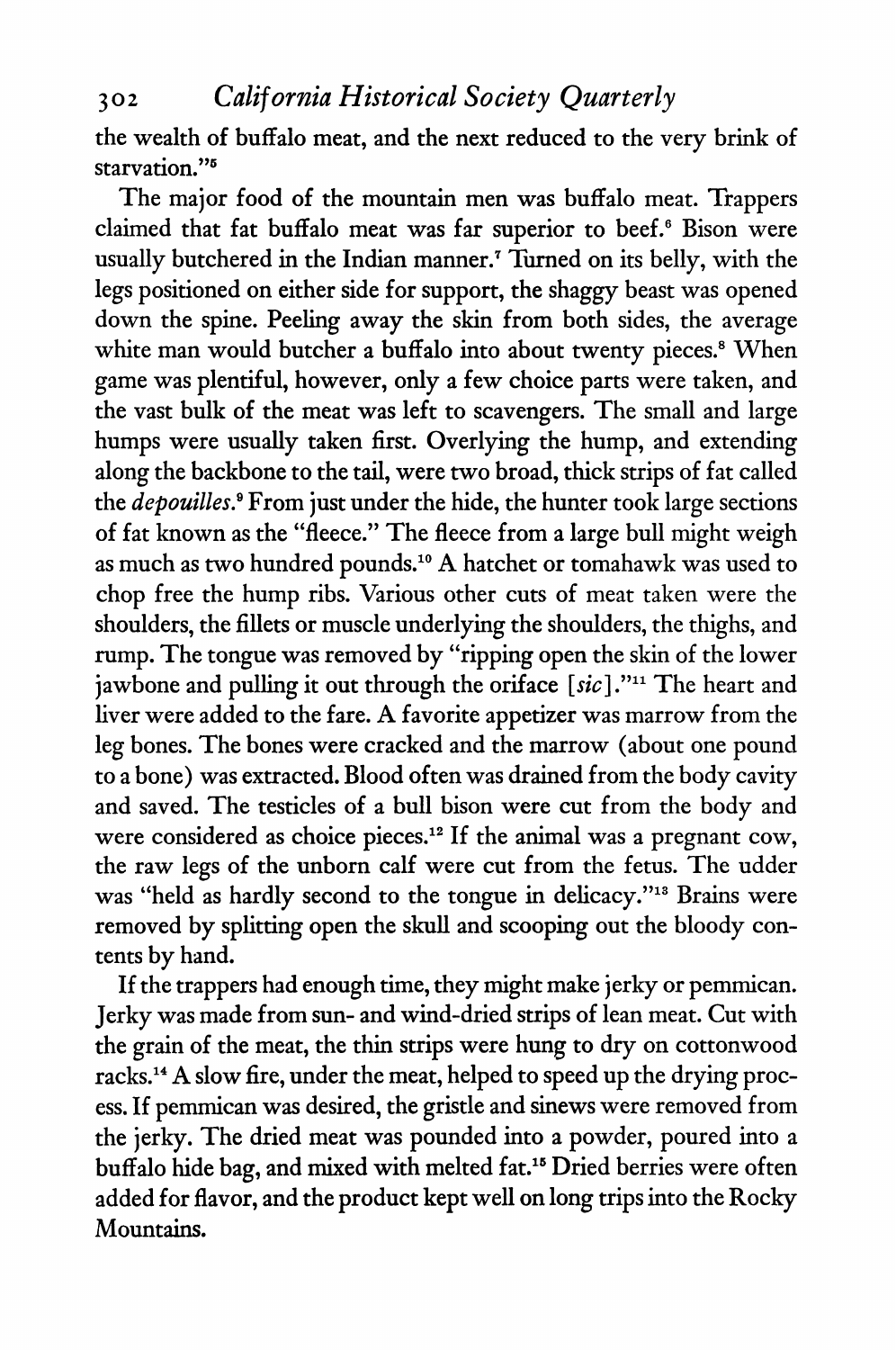### **The Diet of the Mountain Men** 303

**When mountain men had been without meat for several days before slaying a buffalo, all traces of Anglo-Saxon civilization vanished instantly. Immediately, the bison's skull was hacked open, and the raw brains were wolfed down in great, bloody chunks. The blood was quaffed and usually spilled down the trapper's face, arms, and body. The liver was torn from the body cavity. Bloody and unwashed, it was seasoned with gunpowder, or by squeezing the gall bladder's contents over it, and then consumed without further preparation.16 The gall was drunk sometimes, for "a man could get quite a glow if he took it straight on an empty stomach.** The greasy fleece was cut away from the  $\alpha$ **ribs and eaten raw. Other strips of raw meat or fat were consumed if the group still was not satiated.** 

**Arriving back in camp, the mountain men would build a fire from either quaking aspen, sagebrush, sunflower stalks, or dry buffalo chips.**  The buffalo dung was called *bois de vache*, literally, "wood from a **cow."18 It burned well and was a favorite fuel of the mountain men.** 

**Meat, cooked by the trappers, was seldom well done. It usually was bolted down in a nearly raw condition. Meat was often cooked en appolas, with alternating pieces of lean meat and fat on a sharpened stick.19 This stick was held over the fire or thrust into the ground beside the blaze. Bones were gnawed clean by the trappers and then thrown over their shoulders to the wolves. The buffalo marrow was boiled; however it sometimes was dropped into hot water, and buffalo blood was stirred into the mixture until it became a thick "soup."20 Fats, especially the kidney fat, were popular at any meal. They were boiled at**  $\frac{1}{2}$ **briefly or eaten raw. The oily belly fat of a bison was a favorite but caused vomiting if taken in excess.** 

**Perhaps the most unique food eaten by the mountain men were boudins.** These were the small intestines of the bison. Cut into con**venient lengths, the intestines were roasted on sticks until the heat caused them to become puffy. Boudins were tied sometimes to prevent the fat from leaking into the fire. The intestines quickly became dis tended, and little clouds of steam escaped from numerous tiny punc tures.21 When crisp, the intestines and their contents were eaten with much gusto.** 

**George F. Ruxton describes a feast that he observed between two Canadian trappers. The men had placed several yards of the greasy,**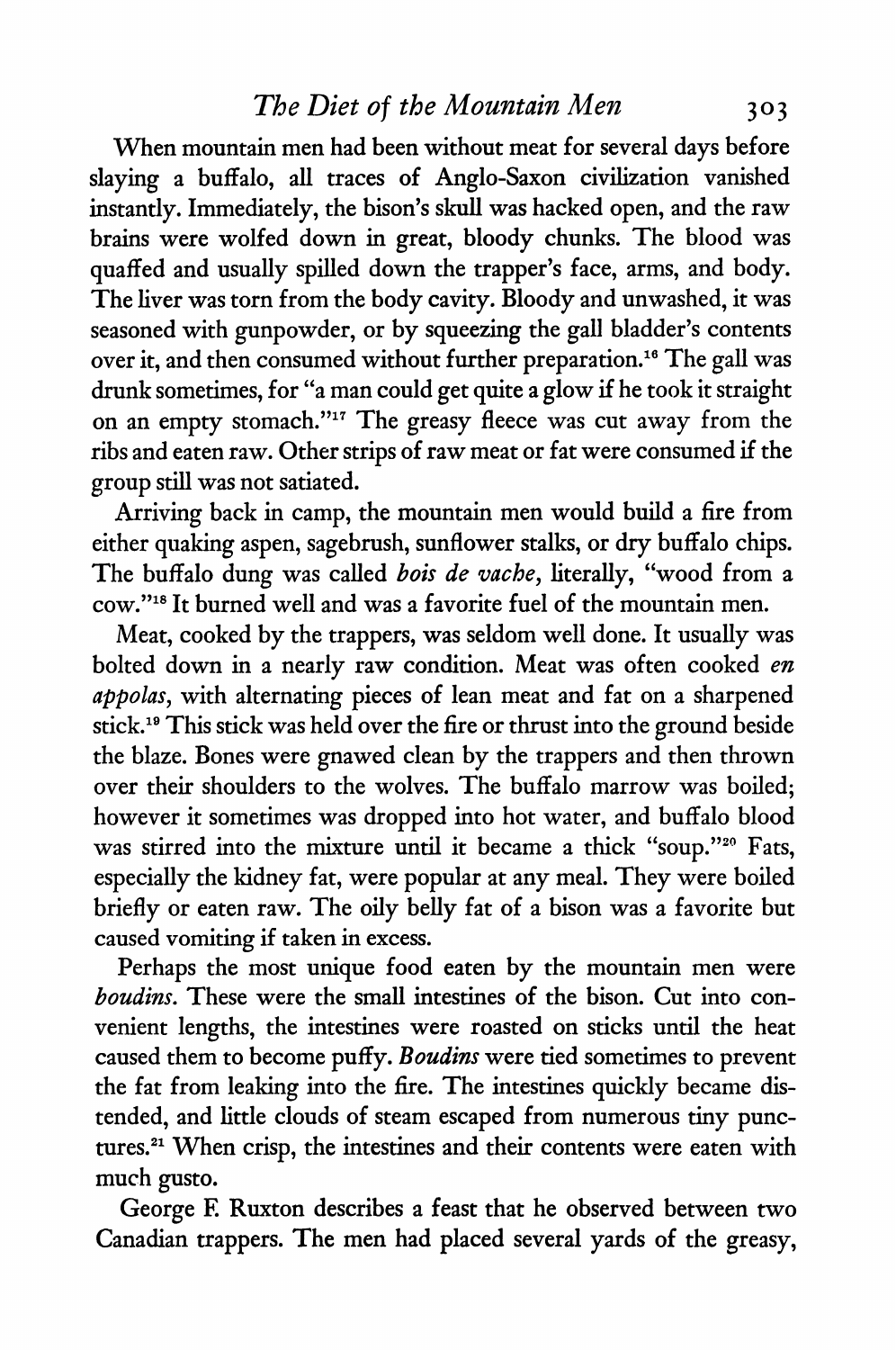# **304 California Historical Society Quarterly**

**slightly roasted intestine on a dirty saddle pad which lay between them. The two trappers started eating at opposite ends of the coils. They ate as rapidly as possible toward the middle, each shouting to the other, "Feed fair!" Yards of intestine disappeared down their well-lubricated throats until one,** 

**overcome by the unblushing attempts of his partner to bolt a vigorous mouthful, would jerk back his head, drawing out at the same moment, by the retreating motion, several yards of boudin from his neighbor's stomach (for the greasy viand required no mastication and was bolted whole) and, snapping up the ravished portions, greedily swallowed them, to be in turn again withdrawn and subjected to a similar process by the other.** 

**Bison were incapable of traversing the high passes of the Rockies; therefore other food sources were essential. Of all the foods known to**  the mountain men, the flesh of the cougar or mountain lion, known as "painter meat," was said to be the best of all.<sup>23</sup> The meat of dogs was **considered second in flavor to that of the cougar, and many early jour nals record the eating of dogs by trappers.** 

**Horses were always a source of food. Charles Larpenteur, a fur trader, wrote that he could "assure the reader that horse meat makes excellent steaks."24 Other men were not so enthused. After eating horse meat, one white man wrote that his party "belched up the old stud as strong as ever" for several days.25 Mules were eaten also when food**  was gone.

**gone. Deer and elk were common food sources. Jedediah Smith described a feast on elk meat when "men could be seen in ev'ry part of the camp with meat raw and half roasted in their hands devouring it with the** 

**greatest alacrity."26 Bears were nunted for food and sport. George Nidever wrote, a person who is not a good shot, cool, and cautious, and has a good rifle, has no business to hunt bears."27 Andrew W Sublette, a retired fur trader, fell victim to a grizzly bear while hunting near Los Angeles in 1853.28 His case was not unusual, for many mountain men suffered death or maulings because they loved the sport of bear hunting.** 

Lynx meat was considered extremely good by the trappers,<sup>29</sup> but **beaver tail was also relished. The mountain men carefully observed the type of plants or bark that the beavers were eating. The flesh from beaver, which had been feeding on wild parsnip, caused men to become**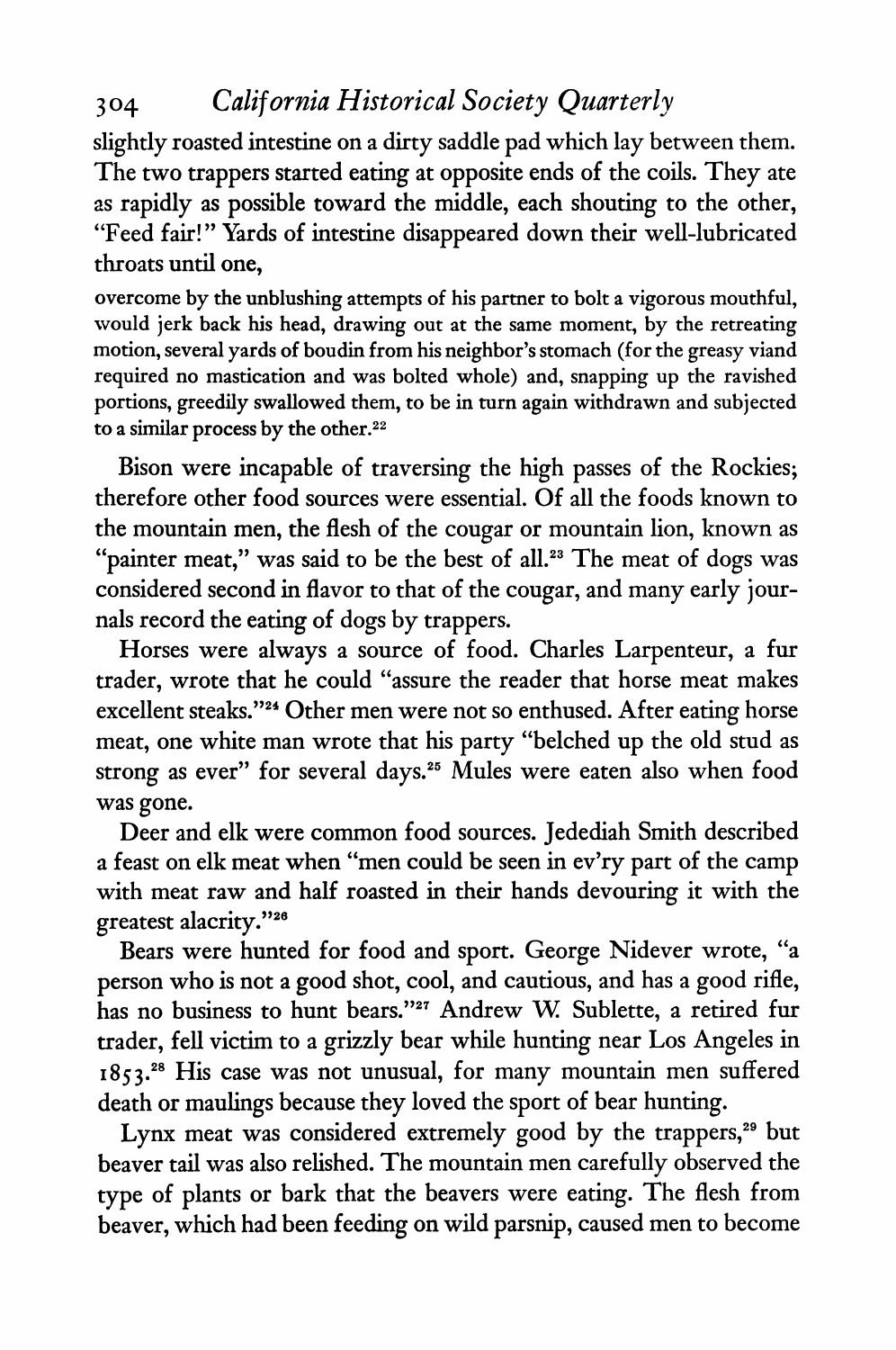**violently ill.30 Unless they were starving, the trappers ate only the tail of the beaver.** 

**When food became scarce, both the Indians and mountain men would scrape the putrid flesh from animal corpses. One famous trapper, Thomas Fitzpatrick, in order to survive, peeled the rotting flesh from the bones of a buffalo.31 Similarly, roasted beaver skins provided suste**  nance for a group of trappers. Another band divided one rave **among seven men. Rufus Sage and his companions were reduced to eating a buffalo hide. The hide was boiled for twelve or fourteen hours in an effort to make it palatable. It was of "so glutenous a nature it almost cemented the teeth employed in its mastication."32 Jedediah Smith, writing to Ralph Smith in December of 1829, remarked that he would** 

**go for days without eating, and am pretty well satisfied if I can gather a few roots, a few snails, or better satisfied if we can afford ourselves a piece of horse flesh, or a fine roasted dog.33** 

**Most trappers were annually placed in a similar predicament, since they seldom took food of any sort along with them.** 

**Captain Bonneville was forced to eat wolves, roots, and muskrats in order to survive.34 Joe Meek, another mountain man, was lucky enough to find a brass pin among his trappings. Fashioning a crude hook, he replenished his food supply with fat trout from the Snake River. He did, however, admit the following: "I have held my hands in an ant hill until they were covered with the ants, then greedily licked them off. I have taken the soles off my moccasins, crisped them in the fire, and eaten them."35 Meek also collected large, black crickets for the cooking pot. When the insects stopped kicking, they were plucked from the boiling water and eaten.** 

**When forced by drastic circumstances, trappers existed on a diet of frogs, snakes, and insects. An Indian village in the Great Basin was invaded by trappers searching for food. The raid yielded several sacks of sun-dried ants. In another crisis, a band of hungry trappers ate small cakes that were made of crushed, dried ants.36** 

**Trappers did not worry about drinking the blood of animals. One of the men with Captain Bonneville's trapping party, slit the throat**  of a wounded buffalo and drank the tepid blood.<sup>87</sup> James Ohio Pattie, **famous trapper and trader, even went so far as to describe the blood of an antelope as "tasting like fresh milk."38 Pattie also hinted that his**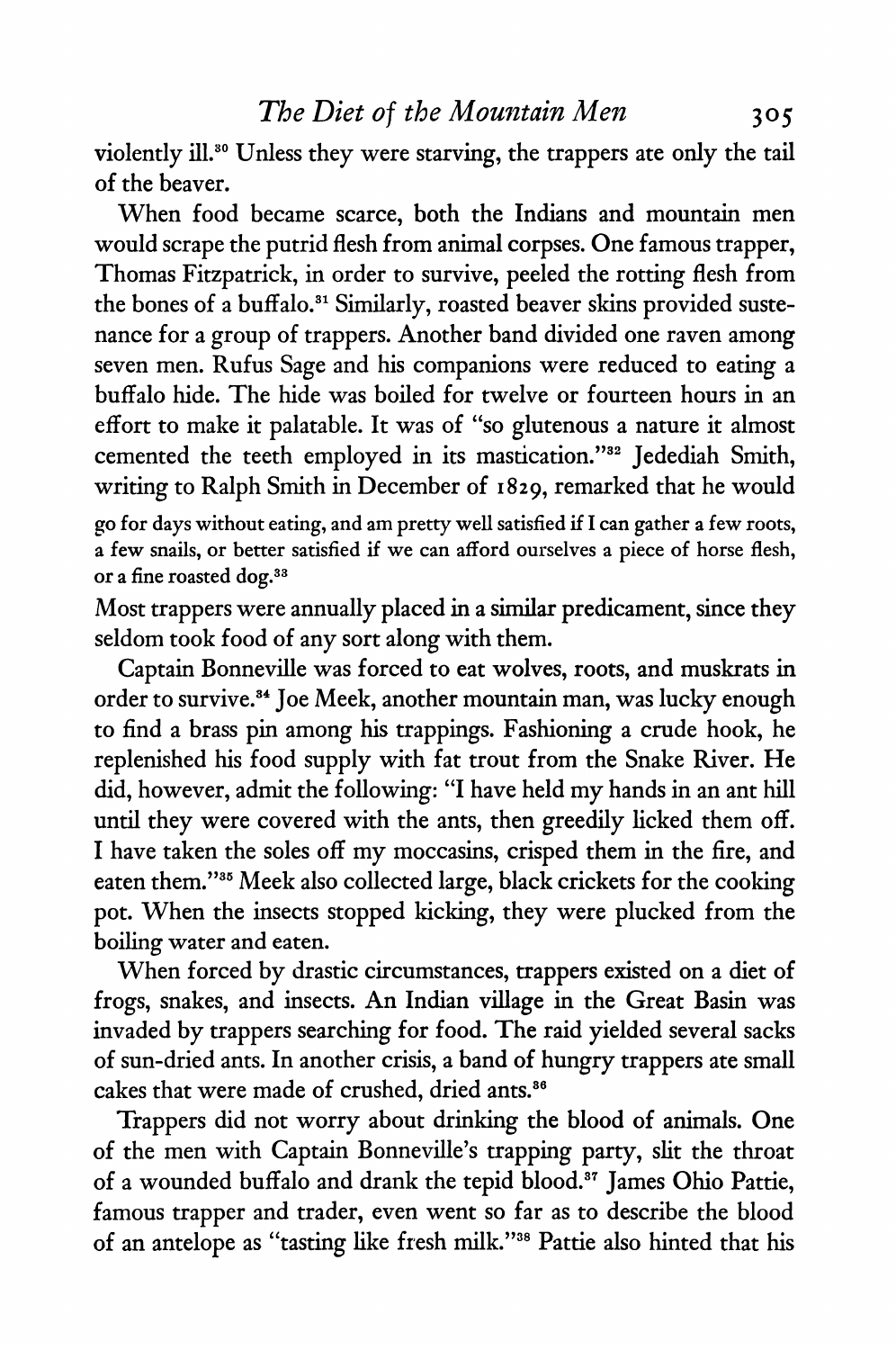**party drank their own urine in a vain attempt to refresh parched throats.89** 

**If the food situation became desperate, the mountain man might be reduced to one of mankind's most primitive dietary traits, cannibalism. Bill Williams, a mountain man who became a guide, was accused of eating some of his companions when the food supply ran out.40 Perhaps the classic example of cannibalism was Charles Gardner, known as "Old Phil." On a trip to Fort Laramie, supplies were exhausted, but Old Phil solved the problem by eliminating his Indian companion. He amputated the legs at the hip joints and took them with him. Witnesses at Fort Laramie swore that they saw him throwing away the gnawed remnants, which Phil referred to as his "provisions." On another occasion, Gard ner killed his own squaw, are most of her, and left the remains unburied.**  $\frac{1}{2}$ **Old Phil stated that if the human hands, head, and feet were cooked long enough, then they were as tasty as pork. The other parts of the**  body were "too gristly and tough."<sup>41</sup> Such recorded instances of can**nibalism, however, are very rare** 

**very All the months of starvation and gorging ended for the mountain men when they met for their annual rendezvous. This was a noisy, drunken gathering. Fights were frequent and there was "a constant uproar from**  $\mathbf{u} = \mathbf{u} \cdot \mathbf{v}$ **the hoards of Indian dogs brought along for the final grand feast."42 Indians, trappers, and traders drank diluted raw alcohol. Metheglin, a drink made from diluted raw alcohol and honey, was a favorite. Whiskey sold for five dollars a pint at the 1832 rendezvous. It was the only item which was sold for several days.48** 

**Following a few days of drunken living, the trapper traded his beaver skins for such luxurious commodities as tobacco, at three dollars a pound; coffee, worth two dollars a pound; and sugar, at two dollars a pint.44 Typical of all of the mountain men, Kit Carson remarked: "once**  a year, **I** would have a meal consisting of bread, meat, sugar, and coffee. **I would consider it a luxury."45** 

**After a few weeks of fighting, drinking, trading, and chasing Indian**  women, the mountain man was eager to leave civilization and return and return **and return and return and return and return and return and return and return and return and return and return and return and return and return to his trap lines. His furs, the resultant product of long months of wading in icy streams, had been sold. His money had been spent on alcohol, Indian prostitutes, and gambling. He was often in debt to some**  trader, however he apparently did not regret his actions and enthusi**astically anticipated next year's rendezvous.**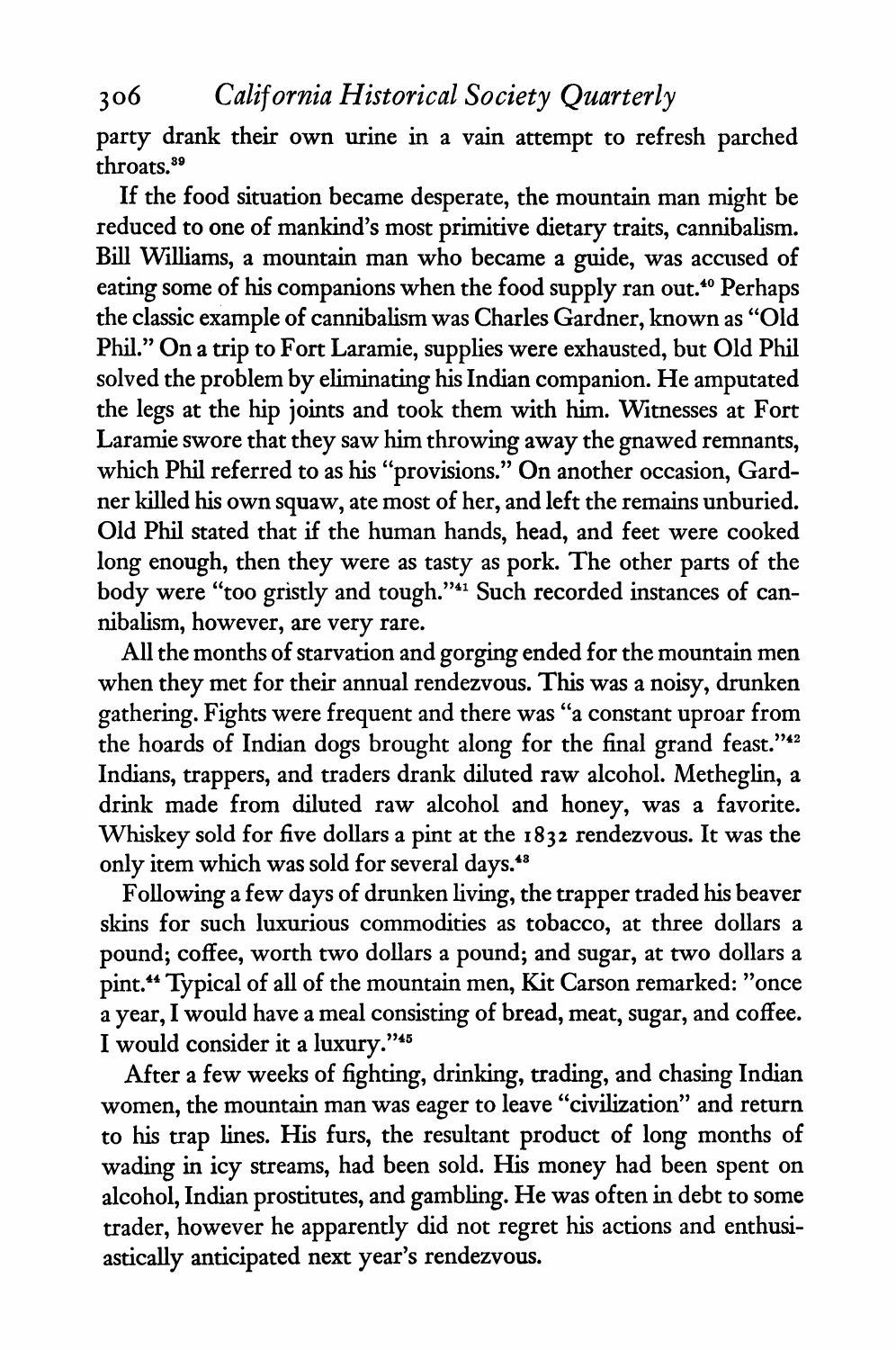## **The Diet of the Mountain Men** 307

**The recorded, excellent health of the average mountain man has helped to disprove certain dietary theories. For many years scientists refused to believe that men could subsist on an all meat diet and remain in good health. Experiments by Vilhjalmur Stefansson, in the twentieth century, have shown this belief to be only partially true. Eating a lean meat diet will result in dietary deficiencies; however a predominantly raw, fresh meat bill of fare, supplemented with liberal quantities of fat, is one of the most healthful regimens that an individual can eat. To main tain good health, a person daily would heed to eat six to eight pound of meat.46 Modern Americans would find the cost prohibitive. Also, most Americans would not be enthusiastic about eating almost raw meat, which was smothered in grease and chunks of fat.** 

**All the mountain men attributed their health to meat and swore that it was "the only food" for a man. "If a man could always live on such didins," said one old trapper, "he would never die."47** 

**Unfortunately for the mountain man, his heyday lasted only about twenty years. The rendezvous of 18 3 8 and 1839 were noticeably quieter than previous years. The beaver had become scarce as competitive fur companies depleted the supply. Silk hats had replaced beaver felt in style, and the trading fort had replaced the rendezvous. The West, as the mountain man knew it, vanished with the beaver. Never again would bearded men in greasy buckskins squat around a smokeless fire**  and gorge on hunks of rare meat, handfuls of fat, roasted *bouains*, and **raw liver, amid exortations to "Feed fair!"** 

#### **NOTES**

**i. George Rogers Taylor, The Turner Thesis (Boston, 1956), p. 2.** 

**2. George E Ruxton, Life in the Far West (London, 1849), Passim. Ruxton's book presents an excellent description of the mountain men's jargon.** 

**3. Hiram Martin Chittenden, The American Fur Trade in the Far West (New York, 1936), II, p. 816.** 

**4. Oscar Lewis, The Autobiography of the West (New York, 1958), p. 78.** 

**5. Chittenden, op. cit., II, p. 823.** 

**6. Warren A. Ferris, Life in the Rocky Mountains (Denver, 1940), I, p. 42.** 

**7. Reuben Gold Thwaites, ed., Commerce of the Prairies (Cleveland, 1905), XX, p. 271; n. work of Josiah Gregg.**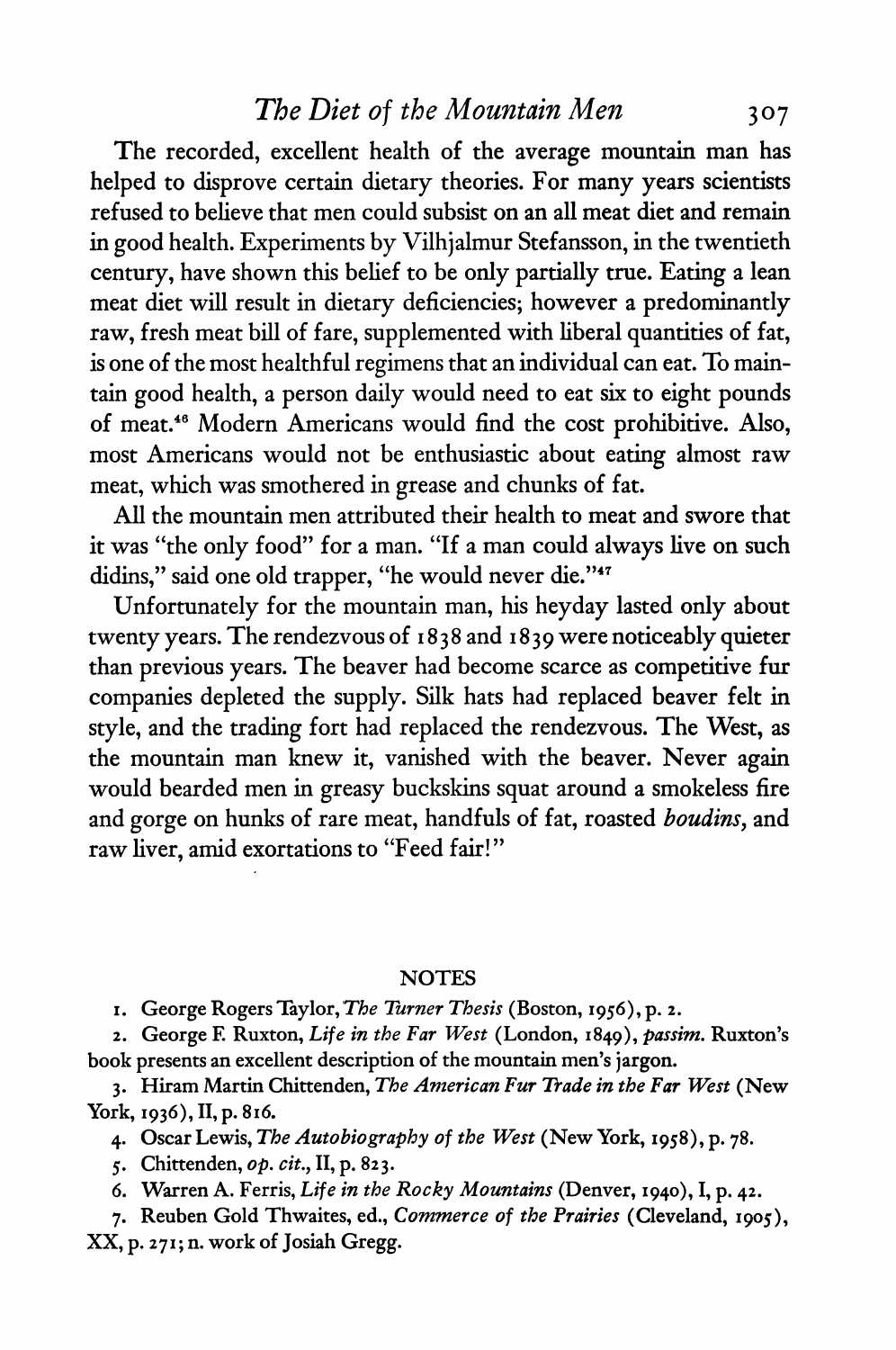**8. Elliott Coues, The Manuscript Journals of Alexander Henry and David Thompson (New York, 1897), I, p. 446.** 

**9. Archer Butler Hulbert, The Forty Niners (Boston, 1932), p. 103.** 

10. Reuben Gold Thwaites, ed., *Wyeth's Oregon and Townsend's Narrative* **(Cleveland, 1905), XXI, p. 170.** 

**11. Randolph B. Marcy, The Prairie Traveler (New York, 1859), p. 2 37.** 

**12. Annie Heloise Abel, Chardon's Journal at Fort Clark (Pierre, S. Dak., 1932), p. 188.** 

**13. Josiah Gregg, The Commerce of the Prairies (Norman, Okla., 1954), p. 369.** 

**14. Archer B. Hulbert, The Call of the Columbia (Colorado Springs, 1934), p. 192.** 

**15. Marcy, op. cit., p. 3 3.** 

**16. Richard Irving Dodge, Our Wild Indians (Hartford, 1882), p. 276.** 

**17. Stanley Vestal, The Old Santa Fe Trail (Boston, 1939), p. 107.** 

**18. Marcy, op. cit., p. 155.** 

**19. Lewis H. Garrard, Wah-to-Yah and the Taos Trail (Oklahoma City, 1927), p. 24.** 

**20. Reuben Gold Thwaites, ed., Farnham's Travels in the Great Western Prairies (Cleveland, 1906),XXVIII, p. 202.** 

**21. Garrard, op. cit., p. 24.** 

**22. George E Ruxton, Adventures in Mexico and the Rocky Mountains (New York, 1848), p.255.** 

23. Chittenden, *op. cu.*, **11**, p. 82

**24. Elliott Coues, Forty Years a Fur Trader: The Personal Narrative of Charles Larpenteur (New York, 1898), p. 266.** 

**25. David H. Coyner, The Lost Trappers (New York, 1847), p. 134.** 

**26. Maurice S. Sullivan, The Travels of Jedediah Smith (Santa Ana, Calif.,**  1934), p. 98.

**27. W. H. Ellison, Life and Adventures of George Nidever, 1802-1883 (Berke ley, 1937), p. 52. Jedediah Smith, for example, was badly clawed by a grizzly bear**  *while nunting***;** *see Sullivan, op. cit.***, p. 12** 

**28. LeRoy Hafen, "Andrew W. Sublette," Colorado Magazine, X (Sept., i96i),p. 184.** 

**29. Ferris, op. cit., p. 248.** 

**30. Frances E Victor, The River of the West (Hartford, 1870), p. 119.** 

**31. W. F. Wagner, ed., Adventures of Zenas Leonard, Fur Trader and Trapper, 1831-1836 (Cleveland, 1904)^. 103.** 

**3 2. Rufus B. Sage, Scenes in the Rocky Mountains ( Glendale, 1956), II, p. 218.** 

**33. Harrison C. Dale, The Ashley-Smith Expeditions and the Discovery of a Central Route to the Pacific (Cleveland, 1918), p. 301.** 

**34. Washington Irving, Adventures of Captain Bonneville, United States Army (New York, 1861), p. 99.**